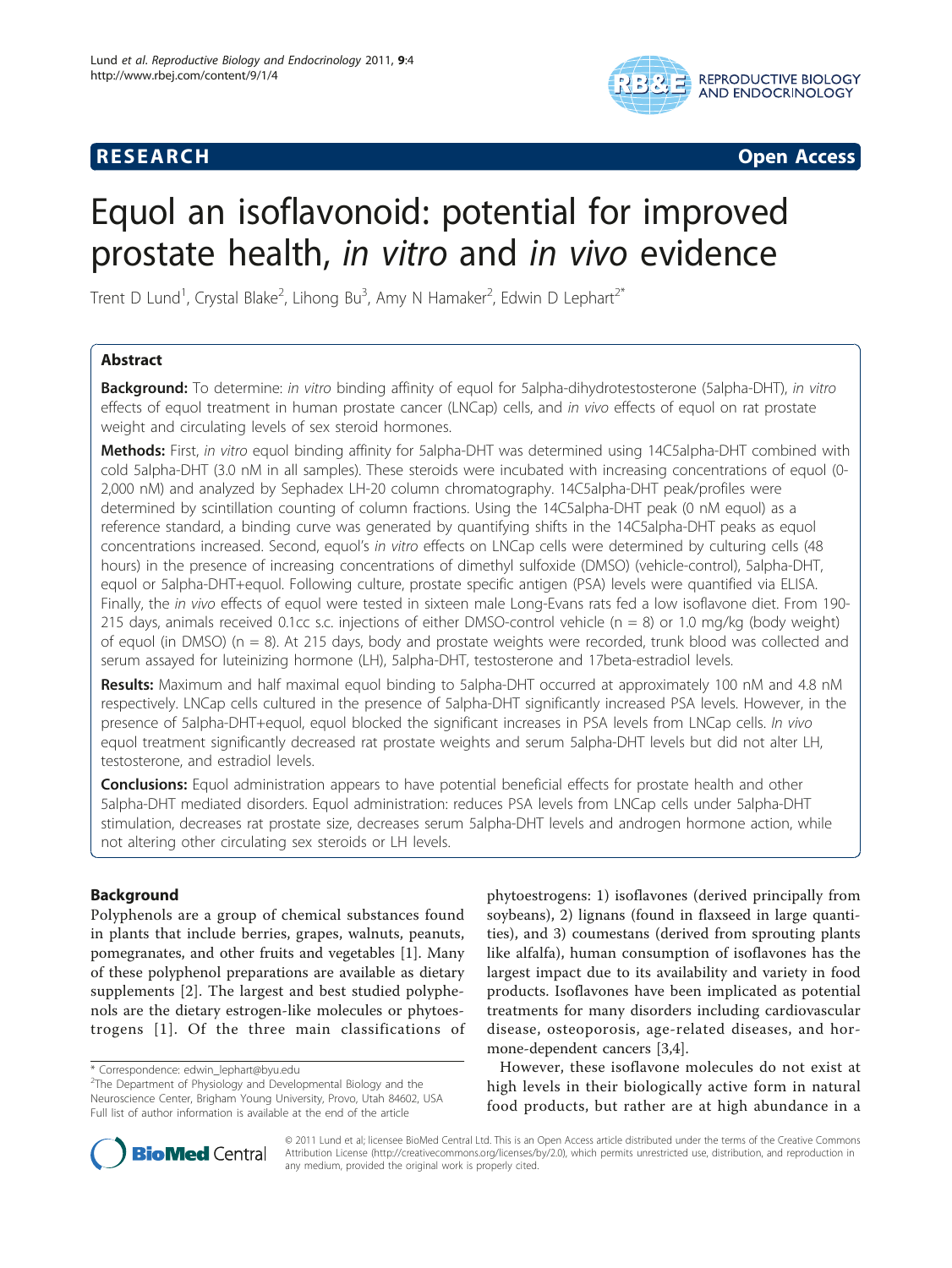precursor form [[3](#page-7-0)-[5\]](#page-7-0). For example, daidzin, the precursor of daidzein, is the glycosidic form that contains a carbohydrate portion of the molecule. Daidzin is metabolized in the gastrointestinal tract by intestinal bacteria, which hydrolyze the carbohydrate moiety, to the biologically active isoflavone, daidzein [[4,5](#page-7-0)]. Daidzein is then further metabolized in the intestine to equol at relatively low or high levels dependent upon several biological, dietary and presumably environmental factors [[4,5\]](#page-7-0). Although, recent evidence suggests that equol is found naturally in white cabbage [[6\]](#page-7-0).

Equol has recently caught the interest of many researchers due to its rich antioxidant activity and implications in cancer research [\[4,5](#page-7-0)]. The chemical structure of equol contains a stereocenter at carbon number 3 which gives it two possible enantiomers and it has since been proven that the production of equol by microflora in mammals or other animals is selective for the S - enantiomer only [\[5](#page-7-0)]. S-equol has unique chemical properties compared to its R - enantiomer. S-equol has been shown to have a modest affinity for binding to and mimicking estrogen's effects on estrogen beta receptors (ERB) due to its similar structure to natural estrogens [[5,7](#page-7-0)]. However, S-equol shows little affinity for estrogen alpha receptors ( $ER\alpha$ ). Furthermore, equol (i.e., the R- and/or S-isomer) can act as an antiandrogen [[7\]](#page-7-0). Equol's anti-androgen activity is unique as equol does not bind the androgen receptor (AR) but specifically binds 5 $\alpha$ -dihydrotestosterone (5 $\alpha$ -DHT) with high affinity, and thereby prevents DHT from binding the AR [[7\]](#page-7-0), see Figure 1. This finding is reconfirmed and extended here. Additionally, equol's mechanism of action, namely, its ability to specifically bind  $5\alpha$ -DHT and prevent  $5\alpha$ -DHT's biological actions in physiological processes, was studied.

For example, it is known that prostate cancer cells are supported in their growth by androgen stimulation and the androgen-regulated expression of the prostate specific antigen (PSA) is a biological marker of such stimulation [[8\]](#page-7-0). Logically, any treatment that could decrease PSA levels in prostate cancer cells, or antagonize specific androgen hormone action, would have great potential in



addressing prostate disorders, such as benign prostatic hyperplasia (BPH) or prostate cancer. With this in mind, we sought, in the following experiments, to determine equol's effect on  $5\alpha$ -DHT levels in cultured human prostate cancer (LNCap) cells. We also examined equol's effect on both prostate weight and circulating hormone levels in vivo using Long-Evans rats. In brief, the present results demonstrate that equol: a) (R- and/or S-isomeric mixtures) has high binding affinity for  $5\alpha$ -DHT making it a potent selective androgen modulator (SAM), b) blocks the stimulatory androgen action of  $5\alpha$ -DHT in increasing prostate specific antigen (PSA) levels in human cancer (LNCap) cell cultures and, c) significantly decreases serum  $5\alpha$ -DHT and subsequently prostate weight without altering, testosterone, 17b-estradiol or LH levels. Applications for equol to improve prostate disorders and other androgen-mediated conditions is also discussed.

# Methods

# Experiment 1. In vitro binding of Equol (Isomer Ratio) to  $5\alpha$ -DHT

#### **Samples**

In a 20 ml amber glass vial approximately 4,000 to 5,000 dpm of  $^{14}C5\alpha$ - Dihydrotestosterone (DHT; Dupont/ NEN, Boston, MA, USA) was added. Additionally, 3.0 nM (or approximately 865 pg/ml) of cold  $5\alpha$ -DHT (Sigma/Aldrich Chemical Co., St. Louis, MO, USA) was added (in all experiments) and where appropriate varying concentrations of equol (70% R-equol and 30% Sequol mixture; from 0 to 2,000 nM; obtained from LC Labs., Woburn, MA,USA or Robert Handa's Laboratory, Colorado State University, USA, R-equol or S-equol isomers only) from ethanol stock solutions. This mixture was vortexed for 30 seconds at room temperature and then dried down. Subsequently 1 ml of TEGMD (10 mM Tris CL, 1.5 mM EDTA, 10% glycerol, 25 mM molybdate and 1 mM dithrothreitol) buffer was added, capped, and mixed by inverting the vial 3-times. This mixture was incubated at room temperature for 20-24 hours before being placed on a Sephadex column [[7\]](#page-7-0).

#### Columns

Sephadex LH-20 (25-100 μm particle diameter) from Sigma/Aldrich Chemical Co. (St. Louis, MO, USA), was used to prepare  $1.3 \text{ cm} \times 25 \text{ cm}$  columns, as described by Lund et al [[7\]](#page-7-0). Sephadex (0.25 grams) was mixed with 1.5 ml of TEGMD buffer. The serological pipette was plugged with a glass bead and 1 ml of Sephadex was loaded onto the column with TEGMD buffer and equilibrated. Flow rates under gravity were approximately 0.5 ml/min and 0.5 ml fractions were collected in plastic scintillation vials.

#### **Quantification**

Five ml of Ultima Gold scintillation fluid (Packard Instr. Co., Meriden, CT, USA) was added to each vial, mixed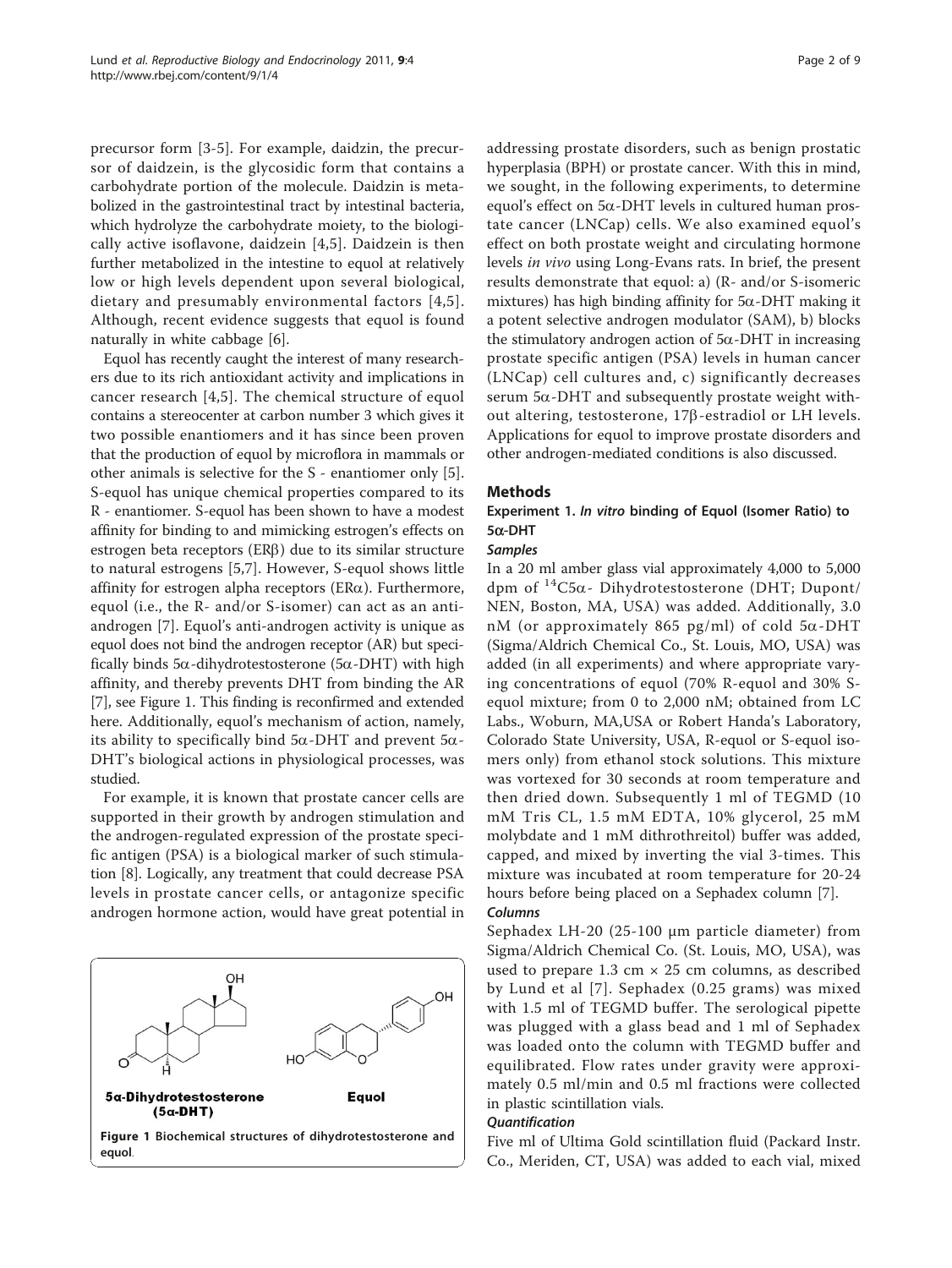<span id="page-2-0"></span>thoroughly and counted for 5 min. in a Beckmann LS 6500 scintillation counter. The peak  ${}^{14}C5\alpha$ -DHT fraction and profile using 0 nM of equol was used as reference. The shift (advancement) in peak/profile in subsequent experiments using increasing concentrations of equol (70% R-isomer and 30% S-isomer in this experiment) was calculated based upon this reference (as arbitrary binding units as a percentage of the original reference, n = 6 for 0 nM of equol). Note: data not shown, 2,000 nM of equol was tested in this experiment which yielded  $100.0\% \pm 0.3$  (s.e.m.) binding, n = 3. Finally, over thirty steroid hormones were tested (see Table 1) (in preliminary studies to determine the selectivity and specificity of equol for binding  $5\alpha$ -DHT). The steroids were purchased from Steraloids, Inc., Newport, RI, USA or Sigma/Aldrich Chem. Co., St. Louis, MO, USA.

|  |  |  |  | Table 1 Steroid compounds tested in Equol Binding Assays |  |  |  |  |  |
|--|--|--|--|----------------------------------------------------------|--|--|--|--|--|
|--|--|--|--|----------------------------------------------------------|--|--|--|--|--|

# Experiment 2. In vitro blockade of  $5\alpha$ -DHT stimulated Prostate Specific Antigen (PSA) levels in LNCap cells by equol: Human Prostate Cancer Cell Cultures

Human prostate cancer cell line was obtained from American Type Culture Collection (ATCC; Manassas, VA, USA; ATCC # CRL-1740, LNCap-FGC) and cultured in a 37 $^{\circ}$  C, humidified incubator with 5% CO<sub>2</sub>, in RPMI Medium (Sigma/Aldrich Cat. # R-8758) with 5% fetal bovine serum (Hyclone/Thermo Sci., Waltham, MA, USA, Cat. # SH30088.03, Lot number APC20780) and 5 mM Hepes (Sigma/Aldrich Cat. H-0887), 1× antibiotic/antimycotic (Sigma/Aldrich Cat. # A5955). Cells were expanded in T-150 flasks for three passages until cryopreservation and storage in liquid nitrogen in RPMI medium with 10% FBS and 10% DMSO as cryopreservative. A cryovial was then thawed in a 37° C water bath, expanded again one or two passages, and then plated at

| <b>Chemical Name</b>                                       | <b>Trivial Name</b>                              |
|------------------------------------------------------------|--------------------------------------------------|
| 4-ANDROSTEN-17β-OL-3-ONE                                   | <b>TESTOSTERONE</b>                              |
| 5-ANDROSTEN-3ß-OL-17-ONE                                   | <b>DHEA</b>                                      |
| 5α-ANDROSTAN-3α,17β-DIOL                                   | 17ß-DIHYDROANDROSTERONE                          |
| 5α-ANDROSTAN-3 $\beta$ ,17α-DIOL                           | NA.                                              |
| $5\alpha$ -ANDROSTAN-3 $\beta$ ,17 $\beta$ -DIOL           | <b>NA</b>                                        |
| 5a-ANDROSTAN-3,17-DIONE                                    | <b>ANDROSTANEDIONE</b>                           |
| 5α-ANDROSTAN-17β-OL-3-ONE                                  | $5\alpha$ -DHT                                   |
| 5β-ANDROSTAN-17β-OL                                        | NA.                                              |
| 5ß-ANDROSTAN-17ß-OL-3-ONE                                  | $5\beta$ -DHT                                    |
| 4-ANDROSTEN-3,17-DIONE                                     | <b>ANDROSTENEDIONE</b>                           |
| $1,3,5(10)$ -ESTRATRIEN-3,17 $\alpha$ -DIOL                | <b>EPIESTRADIOL</b>                              |
| 1,3,5(10)-ESTRATRIEN-3,17β-DIOL                            | <b>ESTRADIOL (E2)</b>                            |
| 1,3,5(10)-ESTRATRIEN-3,16α,17β-TRIOL                       | <b>ESTRIOL (E3)</b>                              |
| 1,3,5(10)-ESTRATRIEN-3-OL-17-ONE                           | ESTRONE (E1)                                     |
| 5 x-ESTRAN-3, 17-DIONE                                     | 5α-DIHYDROANDROSTENEDIONE                        |
| 5-PREGNEN-3ß-OL-20-ONE                                     | <b>PREGNENOLONE</b>                              |
| 4-PREGENEN-3,20-DIONE                                      | <b>PROGESTERONE (P4)</b>                         |
| 5 $\alpha$ -PREGNAN-3 $\alpha$ -OL-20-ONE                  | <b>ALLOPREGNANOLONE</b>                          |
| $5\alpha$ -PREGNAN-11 $\beta$ ,21-DIOL-3, 20-DIONE         | <b>ALLODIHYDROCOSTERONE</b>                      |
| $5\alpha$ -PREGNAN-3 $\alpha$ ,11 $\beta$ ,21-TRIOL-20-ONE | <b>ALLOTETRAHYDROCORTICOSTERONE</b>              |
| 5α-PREGNAN-3β, 21β, 21-TRIOL-20-ONE                        | <b>EPIALLOTETRAHYDROCORTICOSTERONE</b>           |
| 5α-PREGNAN-3β,11β,17,21-TETROL-20-ONE                      | 3β, 5α-TETRAHYDROCORTISOL                        |
| 5α-PREGNAN-11β,17,21-TRIOL-3,20-DIONE                      | <b>ALLODIHYDROCORTISOL</b>                       |
| 5α-PREGNAN-17,21-DIOL-3,11,20-TRIONE                       | <b>ALLODIHYDROCORTISONE</b>                      |
| 5α-PREGNAN-3β-OL-20-ONE                                    | 5a-DIHYDROPREGNANOLONE                           |
| 5a-PREGNAN-3, 20-DIONE                                     | $5\alpha$ -DIHYDROPROGESTERONE (5 $\alpha$ -DHP) |
| 5β-PREGNAN-3α-OL-20-ONE                                    | 3α-HYDROXY-5βTETRAHYDROPROGESTONE                |
| 5β-PREGNAN-11β,21-DIOL-3,20-DIONE                          | 5ß - DIHYDROCORTICOSTERONE                       |
| 5β-PREGNAN-3α,11β,21-TRIOL-20-ONE                          | <b>TETRAHYDROCORTICOSTERONE</b>                  |
| 5β-PREGNAN-3α,11β,17,21-TETROL-20-ONE                      | <b>TETRAHYDROHYDROCORTISOL</b>                   |
| 5β-PREGNAN-11β,17,21-TRIOL-3,20-DIONE                      | 5ß-DIHYDROCORTISOL                               |
| 5ß-PREGNAN-17,21-DIOL-3,11,20-TRIONE                       | 5ß - DIHYDROCORTISONE                            |
| 5ß-PREGNAN-3,20-DIONE                                      | 5β-DIHYDROPROGESTERONE (5β-DHP)                  |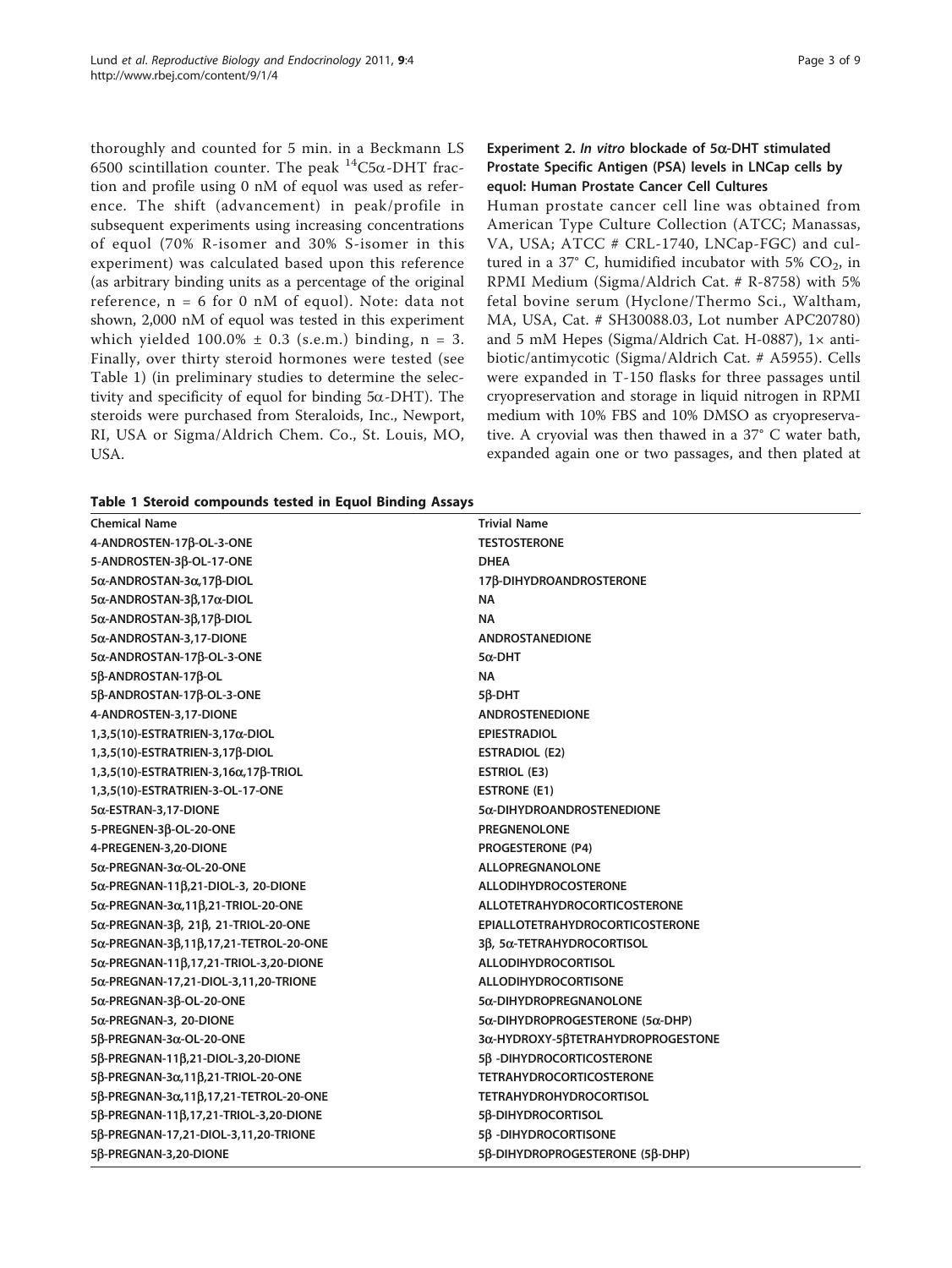10,000 cells per 96 well in 0.2 ml medium in 96 well plates in RPMI 5% FBS medium. After approximately 48 hours, the medium was changed to phenol red-free DMEM/F12 (Gibco/Invitrogen, Carlsbad, CA, USA, Cat. #21041-025) with 2% FBS and 1× antibiotic/antimycotic and test materials (5 $\alpha$ -DHT, equol or 5 $\alpha$ -DHT plus equol; n = 6 per treatment) and DMSO/vehicle controls were added at the appropriate concentration (either, 0.1 nM, 1.0 nM or 10 nM of 5a-DHT or 100 nM, 10 nM or 1.0 nM of equol) from 10× stocks for specific experiments. [The change to phenol red-free medium was to eliminate any potential estrogenic influence]. Cells were cultured for approximately 48 hours in the presence of the test materials and controls prior to removal of medium supernatants for prostate specific antigen (PSA) ELISA quantification.

# MTT Assay

Cytotoxicity was determined by spectrophotometric detection of reduced 3-(4,5-dimethylthiazol-2-yl)-2,5 diphenyltetrazolium bromide (MTT, Sigma/Aldrich Cat # 5655) at 550 nm using a Molecular Devices Vmax 96 well plate reader and SoftMax software (n = 6 per treatments or controls). Metabolic activity can be used as a measure of cytotoxicity, in that the intensity of the reduced form of MTT by live cells is directly proportional to cellular viability, and inversely proportional to cytotoxicity.

# Cellular DNA Assay

Cellular DNA was determined using a CyQuant Cell Proliferation Kit (Molecular Probes/Invitrogen, Carlsbad, CA, USA, Cat # C7026) according to the manufacture's instructions to quantify cellular proliferation.

# PSA ELISA

Tissue culture supernatants were diluted 10-fold in PBS and stored at -20°C, then thawed at room temperature prior to assay. A commercial ELISA kit for free PSA (Bio-Quant, San Diego, CA, USA, Cat. # BQ 067T) was utilized according to the manufacturer's instructions, and data was determined using a Molecular Devices Vmax 96 well plate reader and SoftMax software.

# Experiment 3. In vivo blockade of the stimulatory effects of  $5\alpha$ -DHT by equol

This is an example of equol preventing the stimulatory effects of  $5\alpha$ -DHT in vivo. Rats were injected with 1 mg of non-racemic equol (52% S-isomer, 48% R-isomer) for 25 consecutive days, and serum  $5\alpha$ -DHT levels and prostate weights were measured. Adult (50 day-old) males (n = 16), purchased from Charles River Laboratories (CRL; Wilmington, MA, USA), were caged individually and housed in the Brigham Young University Vivarium and maintained on an 11-dark, 13-hour light schedule (lights on 0600-1900). Before purchase, the male animals were fed a diet containing approximately 200 ppm of isoflavones at the supplier (CRL). At 50 days of age, upon arrival, the male rats were placed on a diet containing approximately 10 ppm of isoflavones; referred to hereafter as the low isoflavone diet (Zeigler Bros., Gardnes, PA, USA; Phytoestrogen Reduced Rodent Diet II). All animals remained on the low isoflavone diet until 216 days of age to exclude the influence of dietary isoflavones on the measured parameters. At 150 days of age the rats were divided into two groups (control or equol treatments) that were matched by age and body weight. Starting at 190 days of age the male rats received a daily subcutaneous 0.1cc injection at the nape of the neck of vehicle  $(n = 8)$  (dimethyl sulfoxide; DMSO) or equol  $(n = 8)$  at a dose of approximately 1.0 mg/kg for 25 consecutive days.

The body weights for each group were recorded weekly starting at 150 days of age before the treatments were initiated, with weights obtained immediately before and after the treatments were administered (there were no significant differences in body weights between the control and equol groups at the start of this experiment). At 216 days of age the animals were weighed [grams (g)  $\pm$  0.1 g], then anesthestized with Ketamine/ acepromazine and blood was collected from the heart. Next the ventral prostate organ was dissected and weighed [milligrams (mg)  $\pm$  0.001 mg]. The collected blood samples were centrifuged and serum was stored at -20˚ C until assayed. All collection procedures were performed blind to the treatments. This animal protocol was approved by the Institutional Animal Care and Use Committee at Brigham Young University.

Serum testosterone, 5 $\alpha$ -DHT, and 17 $\beta$ -estradiol were quantified by radioimmunoassay (RIA) kits purchased from Diagnostic System Laboratories (Webster, TX, USA). Luteininzing hormone (LH) was quantified by an assay utilizing standards from the National Institutes of Health (NIH) USA pituitary hormone program. The samples were run in duplicate for each RIA, with internal control samples. In all RIAs, the control values were within normal ranges. The intra-assay coefficients of variance for the assays were: testosterone =  $6.0\%$ ; for  $5\alpha$ -dihydrotestosterone =  $8\%$ , 17 $\beta$ -estradiol = 5% and LH = 9%.

# Reagents and supplies

All reagents and supplies not specifically mentioned (e.g., EDTA, DMSO, glycerol, dithrothreitol, pipettes, 1.3 × 25 cm columns, etc.) were purchased from Sigma/ Aldrich Chem. Co., St. Louis, MO, USA.

#### Statistical analyses

Where appropriate, data were analyzed by analysis of variance statistics (ANOVA) followed by Newman-Keuls post hoc tests. Significance was  $p < 0.05$ . Curve fitting, scientific graphing, and analysis were completed using GraphPad Software (GraphPad Prism 3.0, San Diego, CA, USA).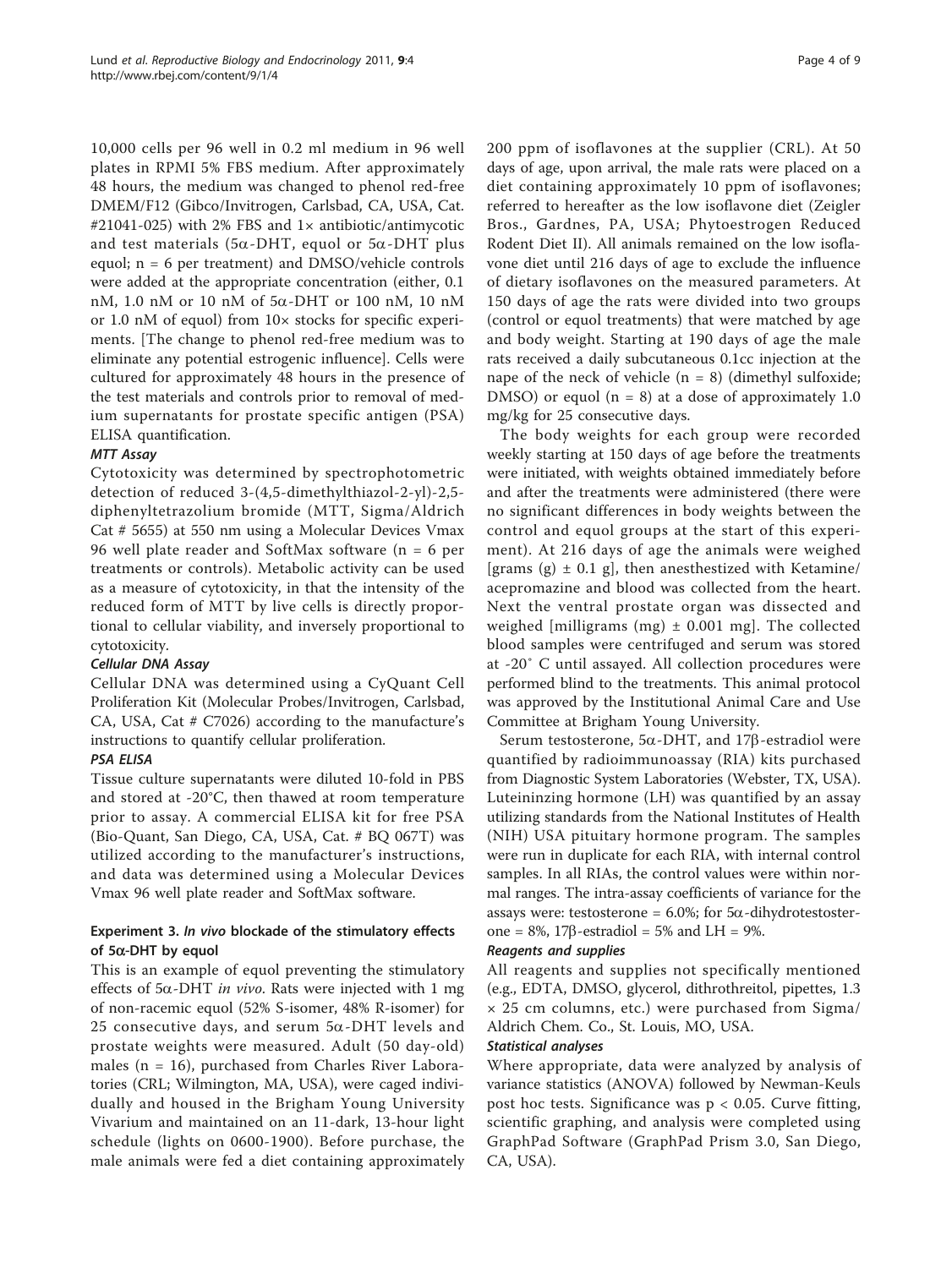#### <span id="page-4-0"></span>Results

#### Experiment 1

In preliminary studies, Table [1](#page-2-0) shows 33 different steroid compounds that were tested in binding assays (outlined above) to determine equol's affinity for binding to each. While equol has modest affinity for some  $5\alpha$ reduced steroids, equol displayed the highest affinity for  $5\alpha$ -dihydrotestosterone ( $5\alpha$ -DHT) and had no affinity for  $5\beta$ -dihydrotestosterone ( $5\beta$ -DHT) or some of the most common natural sex steroids, such as: estradiol, estrone, estriol, progesterone or testosterone. [Notably: as tested in these assays, the isoflavones: genistein and daidzein do not bind  $5\alpha$ -DHT].

As shown in Figure 2, using  $14C5\alpha$ -DHT as the tracer in the presence of 3.0 nM (or approximately 865 pg/ml) of cold DHT (in all samples, representing a high-normal level of circulating  $5\alpha$ -DHT in men) varying concentrations of equol (70% R-equol and 30% S-equol mixture) from 0 to 2,000 nM yielded the binding curve displayed in this Figure. [The 2,000 nM dose is not graphically displayed in this Figure]. Maximum and half maximal equol binding to  $5\alpha$ -DHT occurred at approximately 100 nM and 4.8 nM, respectively. The number of samples tested at each concentration of equol examined ranged between 2 to 6 replicates (see Figure 2). [For conversion purposes, a concentration of 10.3 nmol/L of equol is approximately equivalent to 2.5 ng/ml of equol].

Notably, equol at a 70% R-isomer and 30% S-isomer ratio was tested in this experiment. However, racemic equol or equol at a 30% R-isomer and 70% S-isomer ratio when tested in these assays yielded similar results to that displayed in Figure 2. These data suggest that equol, regardless of the isomer ratio mixture can binding selectively  $5\alpha$ -DHT in vitro.



#### Experiment 2

This is an example of the effects of equol preventing the stimulatory effects of  $5\alpha$ -DHT in LNCap prostate cancer cells in vitro from secreting prostate-specific antigen (PSA), a molecule known to be regulated by  $5\alpha$ -DHT, as measured by PSA ELISA (Figure 3). Treatment with 0.1, 1 or 10 nM of  $5\alpha$ -DHT; 1, 10 or 100 nM of equol or a combination of  $5\alpha$ -DHT plus equol (0.1 nM  $5\alpha$ -DHT and 1 nM equol; 1 nM  $5\alpha$ -DHT and 10 nM equol or 10 nM  $5\alpha$ -DHT and 100 nM equol). Each obtained value represents 6 replicates + standard error of the mean (sem). Cytotoxicity, as assessed by MTT Assay, did not influence PSA production by LNCap prostate cancer cells for any of the treatments or controls (data not shown). Also, while DHT treatment has been reported to increase cellular proliferation of this cell line in vitro [\[9](#page-7-0)], none of the treatments significantly altered cellular proliferation as quantified by the cellular DNA assay (data not shown).

As shown in Figure 3: In the 1, 10 or 100 nM Vehicle (DMSO) treatments PSA levels did not differ from the No Treatment baseline group and controls were not significantly different from each other. Treatment with 0.1, 1 or 10 nM 5a-DHT stimulated PSA secretion to

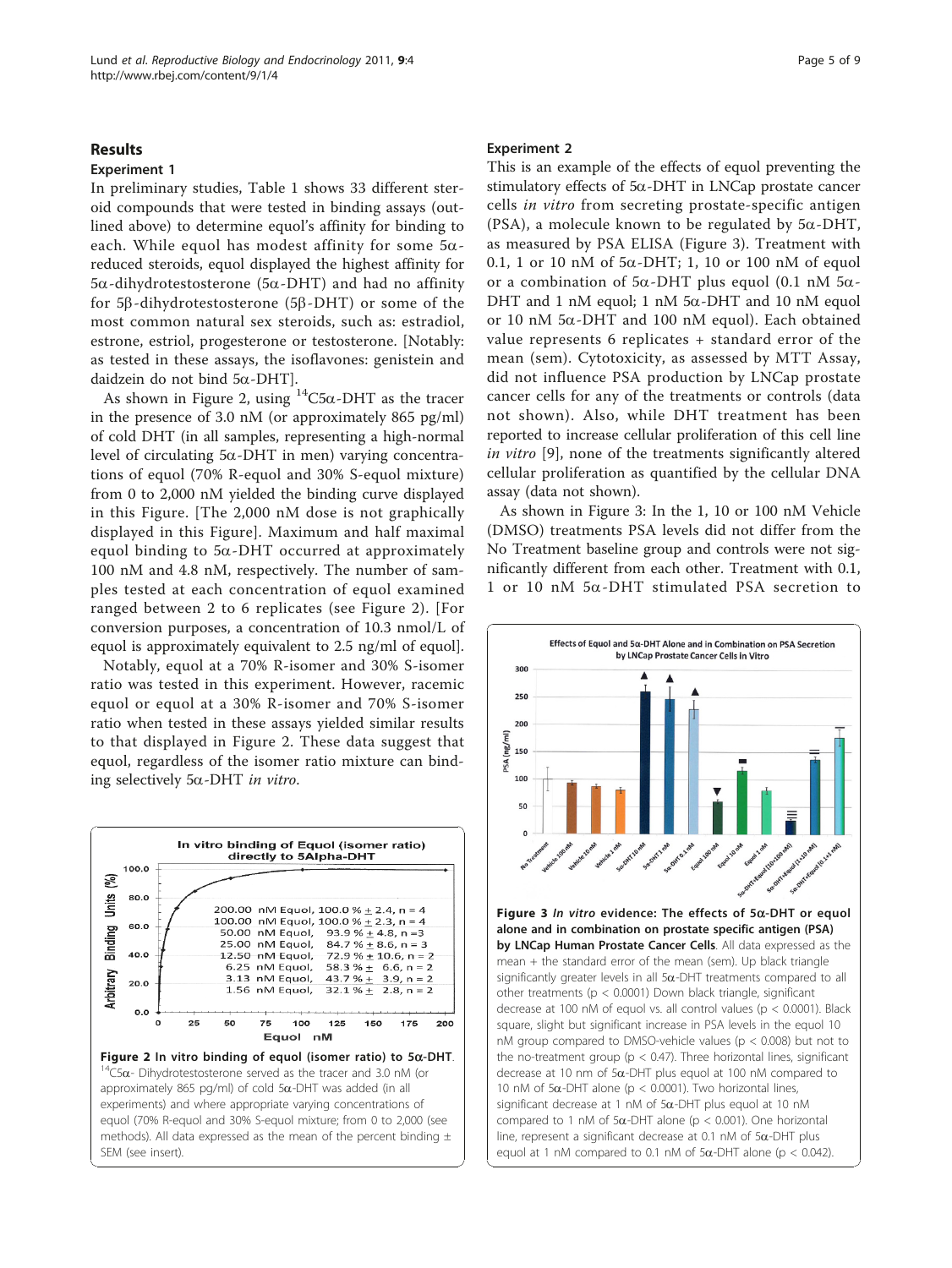maximal levels (ranging from 228.3 to 260 ng/ml). PSA levels from cells treated with 1, 10 or 100 nM equol were well below DHT-treated values. In fact, the 100 nM equol treatment alone yielded a PSA level at 60 ng/ ml that was significantly decreased below all vehiclecontrol values (at approximately 87 ng/ml). The equol treatment at 10 nM slightly but significantly increased PSA levels (to 116.7 ng/ml) compared to all the DMSOvehicle-control values around 87 ng/ml, but not to the no-treatment group at 100 ng/ml). [This may be due to the number of replicates (6) in this experiment where standard error of the mean (sem) values were relatively small]. However, combinations of 10 nM  $5\alpha$ -DHT plus 100 nM equol, as well as 1 nM  $5\alpha$ -DHT plus 10 nM equol, and 0.1 nM  $5\alpha$ -DHT plus 1 nM equol treatments abrogated the increase in PSA secretion, compared to the  $5\alpha$ -DHT treatments alone, at the respective androgen concentrations (see Figure [3](#page-4-0)). Taken together with the in vitro binding demonstrated in Figure [2,](#page-4-0) these data from experiment 2, suggest that equol binds the  $5\alpha$ -DHT molecule and biologically inactivates it in human cancer prostate cells.

# Experiment 3

To determine whether equol can bind  $5\alpha$ -DHT *in vivo*, adult male Long-Evans rats were treated with equol for 25 consecutive days (@ 1 mg/kg via s.c. injections). Equol-injected animals displayed an approximately 50% decrease in serum  $5\alpha$ -DHT compared to (DMSO) vehicle-injected control animals (Table 2). This finding corresponds with the significant decrease in androgen hormone action which is known to regulate prostatic cell proliferation, and hence, prostate weight. Prostate weights were significantly decreased by approximately 20% in the equol-injected males compared to control rats (either alone or when prostate weights were standardized with body weights).

When LH and testosterone were quantified between the treatment groups there were no significant differences in these hormone levels (Table 2). Since LH is the gonadotrophin regulating testosterone synthesis from Leydig cells

Table 2 Serum 5 $\alpha$ -DHT levels, prostate weights and reproductive parameters in Equol-treated male rats

| Vehicle    | Equol         | Change                                                                                                                                       |
|------------|---------------|----------------------------------------------------------------------------------------------------------------------------------------------|
|            |               | 20%」                                                                                                                                         |
| $76 \pm 4$ | $61 \pm 5***$ | 20%」                                                                                                                                         |
|            |               | <b>NSC</b>                                                                                                                                   |
|            |               | <b>NSC</b>                                                                                                                                   |
|            |               | 50%L                                                                                                                                         |
|            |               | <b>NSC</b>                                                                                                                                   |
|            |               | $535 \pm 23$ 429 ± 30**<br>$1.6 \pm 0.2$ $1.3 \pm 0.1$<br>$2.1 \pm 0.4$ $2.3 \pm 0.5$<br>$100 \pm 18$ 52 ± 5*<br>$3.4 \pm 0.6$ 4.8 $\pm$ 0.7 |

 $n = 8$  animals per group. NSC = no significant change. The data are expressed as the mean  $\pm$  standard error of the mean (sem) for each parameter. \*\* =  $p$  < 0.016 \* =  $p$  < 0.001.

Page 6 of 9

in the testes, this is not a surprising result. Finally, when  $17\beta$ -estradiol levels were determined there were no significant differences between the treatment groups. All hormone levels were within normal ranges of that expected for this strain, age and sex of rat. Notably, Long-Evans rats do not develop spontaneously prostate cancer but enlargement of prostatic tissue is observed with aging.

This *in vivo* study demonstrates that equol can contact and biologically inactive the  $5\alpha$ -DHT molecule as shown by the significant decrease in  $5\alpha$ -DHT levels in blood and significantly reduced prostate weights of equol-treated male rats. Finally, the *in vitro* and *in vivo* studies reported above demonstrates that equol may be effective in treating prostate disorders or other androgen-mediated diseases that are regulated by the hormone 5a-DHT.

# **Discussion**

The binding assays in the present study confirm and extend previous findings from our laboratories [\[7](#page-7-0)]. However, this protein and cell-free assay represents a system that is absent of steroid-binding proteins and other biologicals that may influence the in vivo interaction between equol and  $5\alpha$ -DHT. Moreover, after testing over 30 steroid hormones with various androgenic, estrogenic or progestin chemical configurations, equol (racemic or nonracemic mixtures) specifically binds  $5\alpha$ -DHT with apparent equal affinity since the bind curves obtained were very similar using different equol isomer ratios. This suggests several important issues. First, all humans have plasma levels of S-equol circulating in their bloodstream that may represent a natural modulation of the potent androgen,  $5\alpha$ -DHT, regardless of whether or not they are "equol producers" [[4,5\]](#page-7-0). Second, this circulating equol is derived from consumption of soy- or high content isoflavone-containing food products or low abundant isoflavone foods such as corn, wheat, cow's milk, etc., as a primary consumer. Finally, because grazing or other animals that produce high levels of S-equol naturally that are then consumed, such as meat products, by humans represents a source of equol as a secondary consumer. Evidence to support this last notion is shown in humans that consume high meat and fat diets display higher blood isoflavone/equol levels [[10](#page-7-0)].

This denotes an interesting 'natural' modulation of  $5\alpha$ -DHT in humans, since all individuals consume food products that contain the precursor daidzein molecule or equol itself (i.e., soy, corn, wheat, cow's milk or animal meat products, etc.) [\[4,6](#page-7-0),[11-13](#page-7-0)]. In fact, whether or not swine were fed a soy-containing or protein-supplemented diet the serum equol levels between the dietary treatment groups were essential the same [\[14](#page-7-0)]. Since the apparent half-maximal binding of equol to  $5\alpha$ -DHT occurred at 4.8 nM (or approximately 1.2 ng/ml) the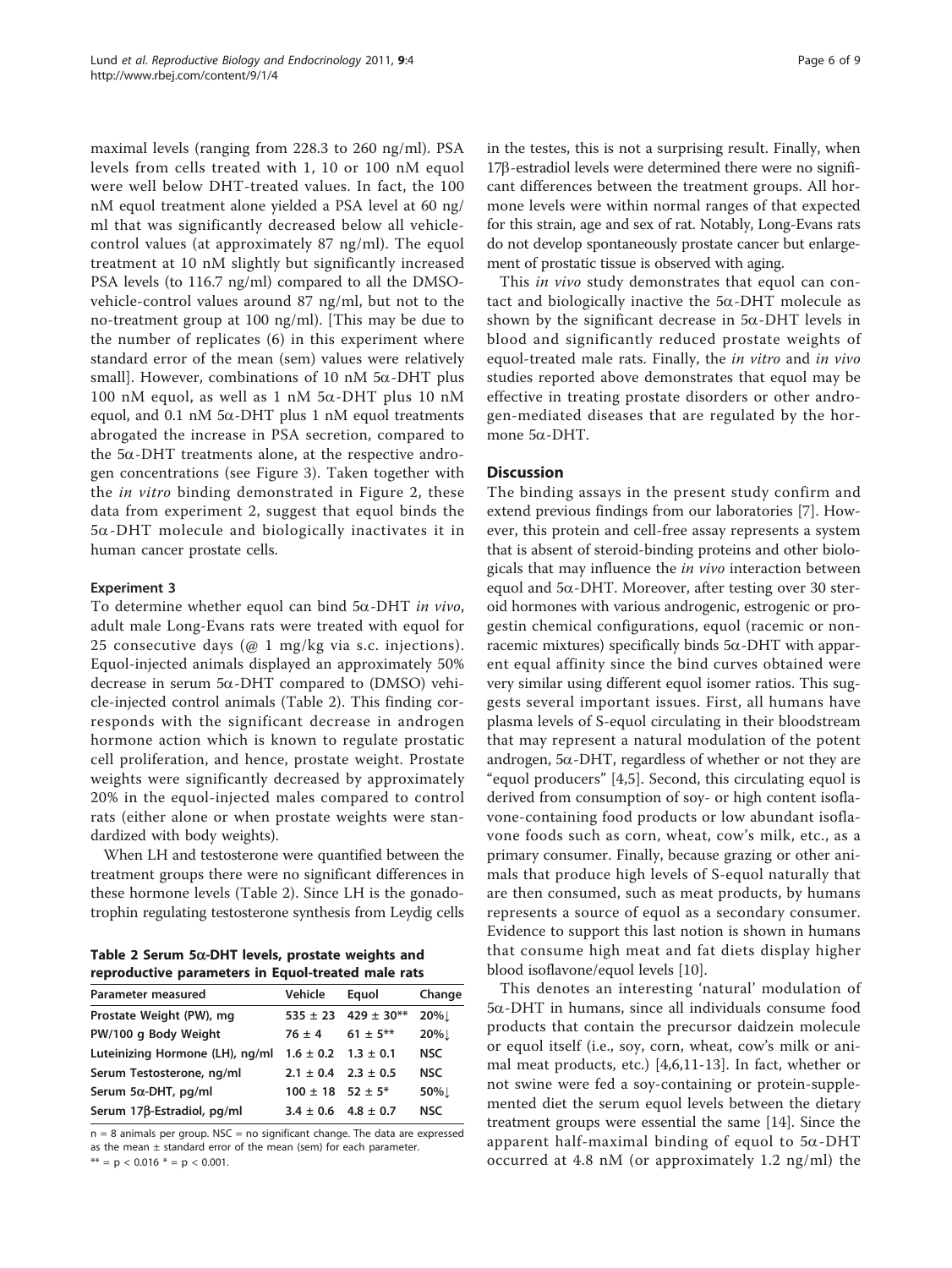very low level of circulating equol may alter androgen hormone action in a manner previous unknown in normal physiological conditions. Also, the apparent half-life of R- or S-equol in humans is 5 to 6 hours [\[5](#page-7-0)], suggesting a viable time interval and mechanism of action. While the present data were derived from in vitro binding studies that does not represent the complex physiological environment this viewpoint will be covered below in reference to prostate health.

Further evidence presented in this study for equol binding  $5\alpha$ -DHT is presented in the experiment where equol blocked the stimulatory androgen action of  $5\alpha$ -DHT in increasing PSA levels in human cancer cell cultures. Although, this may be the major mechanism of action, it is known that equol (particularly S-equol) has an affinity for  $ER\beta$  [[5\]](#page-7-0). Previous laboratories, including ours, have shown that isoflavones binding to  $ER\beta$  in the prostate can down regulate the androgen receptor (AR) and thus decrease androgen hormone action [[15\]](#page-7-0). Since PSA is an androgen-regulated gene this idea may have merit [[16,17](#page-7-0)]. In addition to equol directly binding  $5\alpha$ -DHT, it may alter AR expression and hence significantly decreased PSA levels in the present study. Support for this view comes from the significant decrease in PSA levels with equol treatment alone (@ 100 nM) in experiment 2 that displayed values even below baseline (vehicle) PSA concentrations. However, it could be argued that the fetal bovine serum provided a background androgenic stimulation and this may also account for this observation. In any event, the results of this experiment demonstrate the positive influence equol has on PSA levels and implicates potential applications of equol for prostate disorders. Finally, phase II clinical trial data examining dietary intervention with isoflavone supplementation in men with recurrent prostate cancer display a decline in PSA levels that support our present in vitro data [\[18](#page-7-0)].

As mentioned earlier, equol has the ability to bind ER $\beta$ . This may explain how isoflavones accumulate in prostate tissue and prostatic fluid after oral supplementation [[19](#page-7-0)-[21](#page-7-0)] and it has been shown that binding  $ER\beta$  in the prostate decreases inflammation and carcinogenesis [\[22](#page-7-0)]. Furthermore, this not only applies to prostate health but to other tissue-specific sites in the body where  $ER\beta$  is present. For example, there is an abundance of  $ER\beta$  in the brain, specifically in the frontal cortex and raphe nuclei as well as other brain regions that may be involved in mechanisms of anxiety and depression [\[23](#page-7-0)-[25](#page-7-0)]. Preliminary data from our laboratory suggest that equol treatment in aged-rats after natural ovarian failure is effective as an anti-depressive agent at low concentrations that significantly increase serotonin levels. Additionally, the skin represents the largest organ of the body where  $ER\beta$ is abundant in the epidermal and dermal regions, especially the keratinocytes and fibroblasts, respectively which may be tissue sites for beneficial alterations in androgen hormone action [\[26](#page-7-0)]. For instance, it is known the androgens decrease, whereas, estrogenic compounds enhance wound healing [[27](#page-7-0)] that may have effective applications for topical treatments.

The results of the third experiment demonstrated that equol can significantly decrease serum  $5\alpha$ -DHT along with a significant decline in prostate weight without altering, testosterone,  $17\beta$ -estradiol or LH levels. There is evidence that Asian cultures have lower prostate cancer rates compared to Western cultures [[1](#page-7-0),[3](#page-7-0),[28\]](#page-7-0). Furthermore, when data is stratified examining individuals that produce equol naturally after soy consumption suggest that lower cancer rates are due to the beneficial influence of this isoflavonoid molecule [\[29](#page-7-0)].

Moreover, while equol has been shown to have positive benefits in human prostate health, there is evidence that R-, rather than the S - enantiomer is responsible for the in vivo chemoprotective properties of equol [\[30](#page-8-0)].

Additionally, from pilot data, serum  $5\alpha$ -DHT levels significantly decreased by 10 to 15% in men (50 to 60 years of age) and 20 to 26% in postmenopausal women (60 to 65 years of age) when an equol oral dose of 3 mg per day was administered (without side effects), suggesting that equol effectively binds and/or alters  $5\alpha$ -DHT levels. This pilot data is supported by a recent study showing isoflavone supplementation that increased the production of serum equol in equol-producers resulted in a decline in serum  $5\alpha$ -DHT levels in men by approximately 18% versus before supplementation values [\[31](#page-8-0)].

#### Conclusions

In summary, our in vitro studies reveal equol binds specifically  $5\alpha$ -DHT and prevents increases in PSA from LNCap cells, while the in vivo studies demonstrate that equol decreases rat prostate size, decreases serum  $5\alpha$ -DHT levels and androgen hormone action, while not altering other circulating sex steroids or LH levels. Taken together these data suggest a potential use of equol as a therapeutic agent for men's prostate health. For example, benign prostate hyperplasia (BPH or prostate enlargement) that is manifested by nocturia (need to urinate frequently during the sleep-cycle), frequency of urination during the day or night, decreased voided urine volume, sensory urgency to urinate, inability to start and stop a urine stream, etc., where equol may mediate androgen hormone action of  $5\alpha$ -DHT and/or androgen steroid receptor inactivation is influenced by binding  $ER\beta$  in a positive manner.

#### List of abbreviations used

(5α-DHT): 5α- dihydrotestosterone; (AR): androgen receptor; (BPH): benign prostate hyperplasia; (PSA): prostate specific antigen; (LNCap): lymph node metastatic lesion of human prostatic adenocarcinoma; (DMSO): dimethyl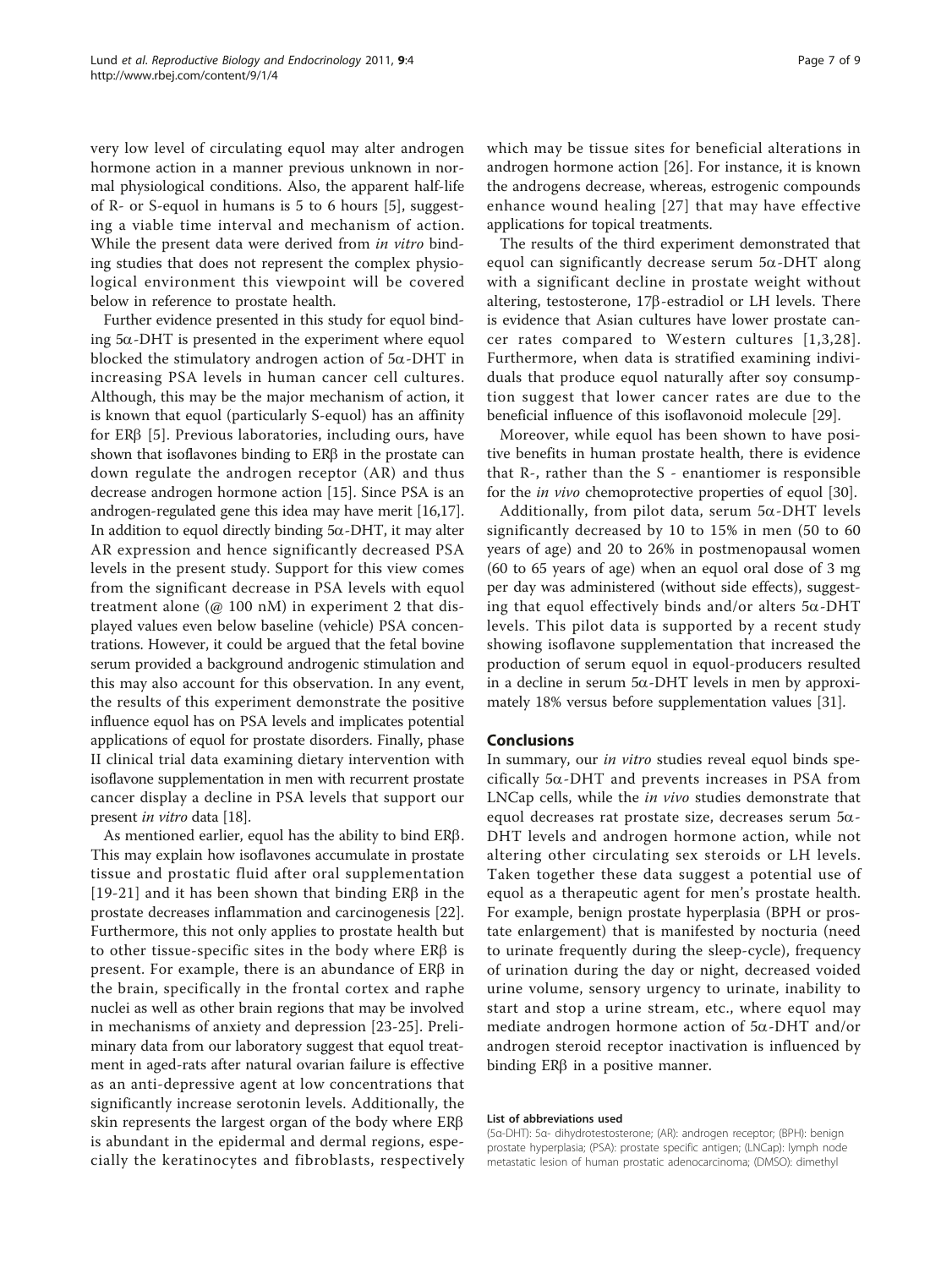<span id="page-7-0"></span>sulfoxide; (SAM): selective androgen modulator; (ERβ): estrogen receptor beta; (LH): luteinizing hormone; (ELISA): enzyme-linked immunosorbent assay.

#### Acknowledgements

This work was supported, in part, by a grant from the United States Department of Agriculture (USDA 2004-01811 to EDL). We thank Tim Aucoin for his participation in the binding experiments and Frank Zeigler for assistance with the LNCap cell culture experiment.

#### Author details

<sup>1</sup>Stoelting Co., Wood Dale, IL 60191, USA. <sup>2</sup>The Department of Physiology and Developmental Biology and the Neuroscience Center, Brigham Young University, Provo, Utah 84602, USA. <sup>3</sup>MRDDRC Imaging Core, Department of Neurobiology, Children's Hospital Boston and Harvard Medical School, Boston, MA 02115, USA.

#### Authors' contributions

TDL designed and performed initial binding studies, analyzed data sets and authored portions of this paper. CB analyzed data sets and authored portions of this paper. LB conducted and performed the blood steroid/ hormone assays in all the studies and performed portions of the in vivo animal studies, analyzed data sets and authored portions of this paper. ANH analyzed data sets and authored portions of this paper. EDL designed and performed the in vitro binding assays, LNCap studies and in vivo animal studies, analyzed data sets, authored the paper and obtained funding. All authors read and approved the final manuscript.

#### Authors' information

Trent D. Lund, PhD, is president of Stoelting Co., Wood Dale, IL 60191, USA. Crystal Blake, PhD, is a research associate in Physiology and Developmental Biology at Brigham Young University (BYU), Provo, Utah 84602, USA. Lihong Bu, PhD, is MRDDRC Imaging Core manager and instructor, Department of Neurobiology, Children's Hospital Boston and Harvard Medical School, Boston, MA 02115, USA. Amy N Hamaker, is an undergraduate student majoring in Neuroscience at Brigham Young University, Provo, Utah 84602, USA. Edwin D. Lephart, is professor of Physiology and Developmental Biology and The Neuroscience Center at BYU, Provo, Utah, 84602, USA.

#### Competing interests

The authors declare that they have no competing interests.

Received: 3 December 2010 Accepted: 13 January 2011 Published: 13 January 2011

#### References

- Manach C, Williamson G, Morand C, Scalbert A, Rémésy C: [Bioavailability](http://www.ncbi.nlm.nih.gov/pubmed/15640486?dopt=Abstract) [and bioefficacy of polyphenols in humans. I. Review of 97 bioavailability](http://www.ncbi.nlm.nih.gov/pubmed/15640486?dopt=Abstract) [studies.](http://www.ncbi.nlm.nih.gov/pubmed/15640486?dopt=Abstract) Am J Clin Nutr 2005, 81(Suppl):230S-242S.
- Jamison JR: Clinical Guide To Nutrition and Dietary Supplements in Disease Amsterdam, Netherland, Churchhill Livingstone/Elsevier; 2003.
- 3. Adlercreutz H: [Phyto-oestrogens and cancer.](http://www.ncbi.nlm.nih.gov/pubmed/12107024?dopt=Abstract) Lancet Oncol 2002, 3:364-373.
- 4. Setchell KD, Brown NM, Lydeking-Olsen E: [The clinical importance of the](http://www.ncbi.nlm.nih.gov/pubmed/12468591?dopt=Abstract) [metabolite equol - a clue to the effectiveness of soy and its isoflavones.](http://www.ncbi.nlm.nih.gov/pubmed/12468591?dopt=Abstract) J Nutr 2002, 132:3577-3584.
- 5. Setchell KD, Clerici C, Lephart ED, Cole SJ, Heenan C, Castellani D, Wolfe BE, Nechemias-Zimmer L, Brown NM, Lund TD, Handa RJ, Heubi JE: [S-equol, a](http://www.ncbi.nlm.nih.gov/pubmed/15883431?dopt=Abstract) [potent ligand for estrogen receptor beta, is the exclusive enantiomeric](http://www.ncbi.nlm.nih.gov/pubmed/15883431?dopt=Abstract) [form of the soy isoflavone metabolite produced by human intestinal](http://www.ncbi.nlm.nih.gov/pubmed/15883431?dopt=Abstract) [bacterial flora.](http://www.ncbi.nlm.nih.gov/pubmed/15883431?dopt=Abstract) Am J Clin Nutr 2005, 81:1072-1079.
- 6. Hounsome N, Hounsome B, Tomos D, Edward-Jones G: Changes in Antioxidant Compounds in White Cabbage During Winter Storage. Postharvest Biol Tech 2009, 52:173-179.
- 7. Lund TD, Munson DJ, Haldy ME, Setchell KDR, Lephart ED, Handa RJ: [Equol](http://www.ncbi.nlm.nih.gov/pubmed/14681200?dopt=Abstract) [is a novel anti-androgen that inhibits prostate growth and hormone](http://www.ncbi.nlm.nih.gov/pubmed/14681200?dopt=Abstract) [feedback.](http://www.ncbi.nlm.nih.gov/pubmed/14681200?dopt=Abstract) Biol Reprod 2004, 70:1188-1195.
- Yang Q, Fung KM, Day WV, Kropp BP, Lin HK: [Androgen receptor signaling](http://www.ncbi.nlm.nih.gov/pubmed/15813967?dopt=Abstract) [is required for androgen-sensitive human prostate cancer cell](http://www.ncbi.nlm.nih.gov/pubmed/15813967?dopt=Abstract) [proliferation and survival.](http://www.ncbi.nlm.nih.gov/pubmed/15813967?dopt=Abstract) Cancer Cell International 2005, 5:8.
- Lee C, Sutkowski DM, Sensibar JA, Zelner D, Kim I, Amsel I, Shaw N, Prins GS, Kozlowski JM: [Regulation of proliferation and production of](http://www.ncbi.nlm.nih.gov/pubmed/7530653?dopt=Abstract)

[prostate-specific antigen in androgen-sensitive prostate cancer cells.](http://www.ncbi.nlm.nih.gov/pubmed/7530653?dopt=Abstract) Endocrinology 1995, 136:796-803.

- 10. Ozasa K, Nakao M, Watanabe Y, Hayashi K, Miki T, Mikami K, Mori M, Sakauchi F, Washio M, Ito Y, Suzuki K, Kubo T, Wakai K, Tamakoshi A: [JACC](http://www.ncbi.nlm.nih.gov/pubmed/16127234?dopt=Abstract) [Study Group: Association of serum phytoestrogen concentration and](http://www.ncbi.nlm.nih.gov/pubmed/16127234?dopt=Abstract) [dietary habits in a sample set of the JACC Study.](http://www.ncbi.nlm.nih.gov/pubmed/16127234?dopt=Abstract) J Epidemiol 2005, 15(Suppl 2):S196-202.
- 11. Hoikkala A, Mustonen E, Saastamoinen I, Jokela T, Taponen J, Saloniemi H, Wähälä K: [High levels of equol in organic skimmed Finnish cow milk.](http://www.ncbi.nlm.nih.gov/pubmed/17576638?dopt=Abstract) Mol Nutr Food Res 2007, 51:782-786.
- 12. Lundh TJO, Pettersson HI, Martinsson KA: Comparative levels of free and conjugated plant estrogens in blood plasma of sheep and cattle fed ostrogenic silage. J Agric Food Chem 1990, 38:1530-1534.
- 13. Common RH, Ainsworth L: [Identification of equol in the urine of the](http://www.ncbi.nlm.nih.gov/pubmed/13880769?dopt=Abstract) [domestic fowl.](http://www.ncbi.nlm.nih.gov/pubmed/13880769?dopt=Abstract) Biochim Biophys Acta 1961, 53:403-404.
- 14. Kuhn G, Hennig U, Kalbe C, Rehfeldt C, Ren MQ, Moors S, Degen GH: [Growth](http://www.ncbi.nlm.nih.gov/pubmed/15570741?dopt=Abstract) [performance, carcass characteristics and bioavailability of isoflavones in](http://www.ncbi.nlm.nih.gov/pubmed/15570741?dopt=Abstract) [pigs fed soy bean based diets.](http://www.ncbi.nlm.nih.gov/pubmed/15570741?dopt=Abstract) Arch Anim Nutr 2004, 58:265-276.
- 15. Lund TD, Munson DJ, Adlercreutz H, Handa RJ, Lephart ED: [Androgen](http://www.ncbi.nlm.nih.gov/pubmed/14728729?dopt=Abstract) receptor [expression in the rat prostate is down-regulated by dietary](http://www.ncbi.nlm.nih.gov/pubmed/14728729?dopt=Abstract) [phytoestrogens.](http://www.ncbi.nlm.nih.gov/pubmed/14728729?dopt=Abstract) Reprod Biol Endocrinol 2004, 2:5.
- 16. Pike J, Holmes D, Kamalati T, Davies D, Tolhurst R, Mazhar D, Fishpool S, al-Jehani R, Waxman J, Zelent A, Lemoine NR, Ali S, Buluwela L: [Silencing of](http://www.ncbi.nlm.nih.gov/pubmed/15334066?dopt=Abstract) [androgen-regulated genes using a fusion of AR with the PLZF](http://www.ncbi.nlm.nih.gov/pubmed/15334066?dopt=Abstract) [transcriptional repressor.](http://www.ncbi.nlm.nih.gov/pubmed/15334066?dopt=Abstract) Oncogene 2004, 23:7561-7570.
- 17. Legg RL, Tolman JR, Lovinger CT, Lephart ED, Setchell KD, Christensen MJ: [Diets high in selenium and isoflavones decrease androgen-regulated](http://www.ncbi.nlm.nih.gov/pubmed/19025659?dopt=Abstract) [gene expression in healthy rat dorsolateral prostate.](http://www.ncbi.nlm.nih.gov/pubmed/19025659?dopt=Abstract) Reprod Biol Endocrinol 2008, 6:57.
- 18. Pendleton JM, Tan WW, Anai S, Chang M, Hou W, Shiverick KT, Rosser CJ: [Phase II trial of isoflavone in prostate-specific antigen recurrent prostate](http://www.ncbi.nlm.nih.gov/pubmed/18471323?dopt=Abstract) [cancer after previous local therapy.](http://www.ncbi.nlm.nih.gov/pubmed/18471323?dopt=Abstract) BMC Cancer 2008, 8:132.
- 19. Hedlund TE, Maroni PD, Ferucci PG, Dayton R, Barnes S, Jones K, Moore R, Ogden LG, Wähälä K, Sackett HM, Gray KJ: [Long-term dietary habits affect](http://www.ncbi.nlm.nih.gov/pubmed/15930444?dopt=Abstract) [soy isoflavone metabolism and accumulation in prostatic fluid in](http://www.ncbi.nlm.nih.gov/pubmed/15930444?dopt=Abstract) [caucasian men.](http://www.ncbi.nlm.nih.gov/pubmed/15930444?dopt=Abstract) J Nutr 2005, 135:1400-1406.
- 20. Rannikko A, Petas A, Rannikko S, Adlercreutz H: [Plasma and prostate](http://www.ncbi.nlm.nih.gov/pubmed/16114063?dopt=Abstract) [phytoestrogen concentrations in prostate cancer patients after oral](http://www.ncbi.nlm.nih.gov/pubmed/16114063?dopt=Abstract) [phytoestogen supplementation.](http://www.ncbi.nlm.nih.gov/pubmed/16114063?dopt=Abstract) Prostate 2006, 66:82-87.
- 21. Gardner CD, Oelrich B, Liu JP, Feldman D, Franke AA, Brooks JD: [Prostatic](http://www.ncbi.nlm.nih.gov/pubmed/19180569?dopt=Abstract) [soy isoflavone concentrations exceed serum levels after dietary](http://www.ncbi.nlm.nih.gov/pubmed/19180569?dopt=Abstract) [supplementation.](http://www.ncbi.nlm.nih.gov/pubmed/19180569?dopt=Abstract) Prostate 2009, 69:719-726
- 22. Ellem SJ, Risbriger GP: [The dual, opposing role of estrogens in the](http://www.ncbi.nlm.nih.gov/pubmed/19250203?dopt=Abstract) [prostate.](http://www.ncbi.nlm.nih.gov/pubmed/19250203?dopt=Abstract) Ann NY Acad Sci 2009, 1155:174-186, Steroid Enzymes & Cancer.
- Lephart ED, Porter JP, Hedges DW, Lund TD, Setchell KD: [Phytoestrogens:](http://www.ncbi.nlm.nih.gov/pubmed/16181093?dopt=Abstract) [implications in neurovascular research.](http://www.ncbi.nlm.nih.gov/pubmed/16181093?dopt=Abstract) Curr Neurovasc Res 2004, 1:455-464.
- 24. Nomura M, Akama KT, Alves SE, Korach KS, Gustafsson JA, Pfaff DW, Ogawa S: [Differential distribution of estrogen receptor \(ER\)-alpha and](http://www.ncbi.nlm.nih.gov/pubmed/15664701?dopt=Abstract) [ER-beta in the midbrain raphe nuclei and periaqueductal gray in male](http://www.ncbi.nlm.nih.gov/pubmed/15664701?dopt=Abstract) [mouse: Predominant role of ER-beta in midbrain serotonergic systems.](http://www.ncbi.nlm.nih.gov/pubmed/15664701?dopt=Abstract) Neuroscience 2005, 130:445-456.
- 25. Halbreich U, Kahn LS: Selective oestrogen receptor modulators-current and future brain and behavior applications. Expert Opin Pharmacother 2001, 1:1385-1398.
- 26. Thornton MJ, Taylor AH, Mulligan K, Al-Azzawi F, Lyon CC, O'Driscoll J, Messenger AG: [The distribution of estrogen receptor beta is distinct to](http://www.ncbi.nlm.nih.gov/pubmed/12895004?dopt=Abstract) [that of estrogen receptor alpha and the androgen receptor in human](http://www.ncbi.nlm.nih.gov/pubmed/12895004?dopt=Abstract) [skin and the pilosebaceous unit.](http://www.ncbi.nlm.nih.gov/pubmed/12895004?dopt=Abstract) J Investig Dermatol Symp Proc 2003, 8:100-103.
- 27. Ashcroft GS, Mills SJ, Lei K, Gibbons L, Jeong MJ, Taniguchi M, Burow M, Horan MA, Wahl SM, Nakayama T: [Estrogen modulates cutaneous wound](http://www.ncbi.nlm.nih.gov/pubmed/12727922?dopt=Abstract) [healing by downregulating macrophage migration inhibitory factor.](http://www.ncbi.nlm.nih.gov/pubmed/12727922?dopt=Abstract) J Clin Invest 2003, 111:1309-1318.
- 28. Vij U, Kumar A: [Phyto-oestrogens and prostatic growth.](http://www.ncbi.nlm.nih.gov/pubmed/15115228?dopt=Abstract) Natl Med J India 2004, 17:22-26.
- 29. Akaza H, Miyanaga N, Takashima N, Naito S, Hirao Y, Tsukamoto T, Fujioka T, Mori M, Kim WJ, Song JM, Pantuck AJ: [Comparisons of percent equol](http://www.ncbi.nlm.nih.gov/pubmed/15067102?dopt=Abstract) [producers between prostate cancer patients and controls: case](http://www.ncbi.nlm.nih.gov/pubmed/15067102?dopt=Abstract)[controlled studies of isoflavones in Japanese, Korean and American](http://www.ncbi.nlm.nih.gov/pubmed/15067102?dopt=Abstract) [residents.](http://www.ncbi.nlm.nih.gov/pubmed/15067102?dopt=Abstract) Jpn J Clin Oncol 2004, 34:86-89.